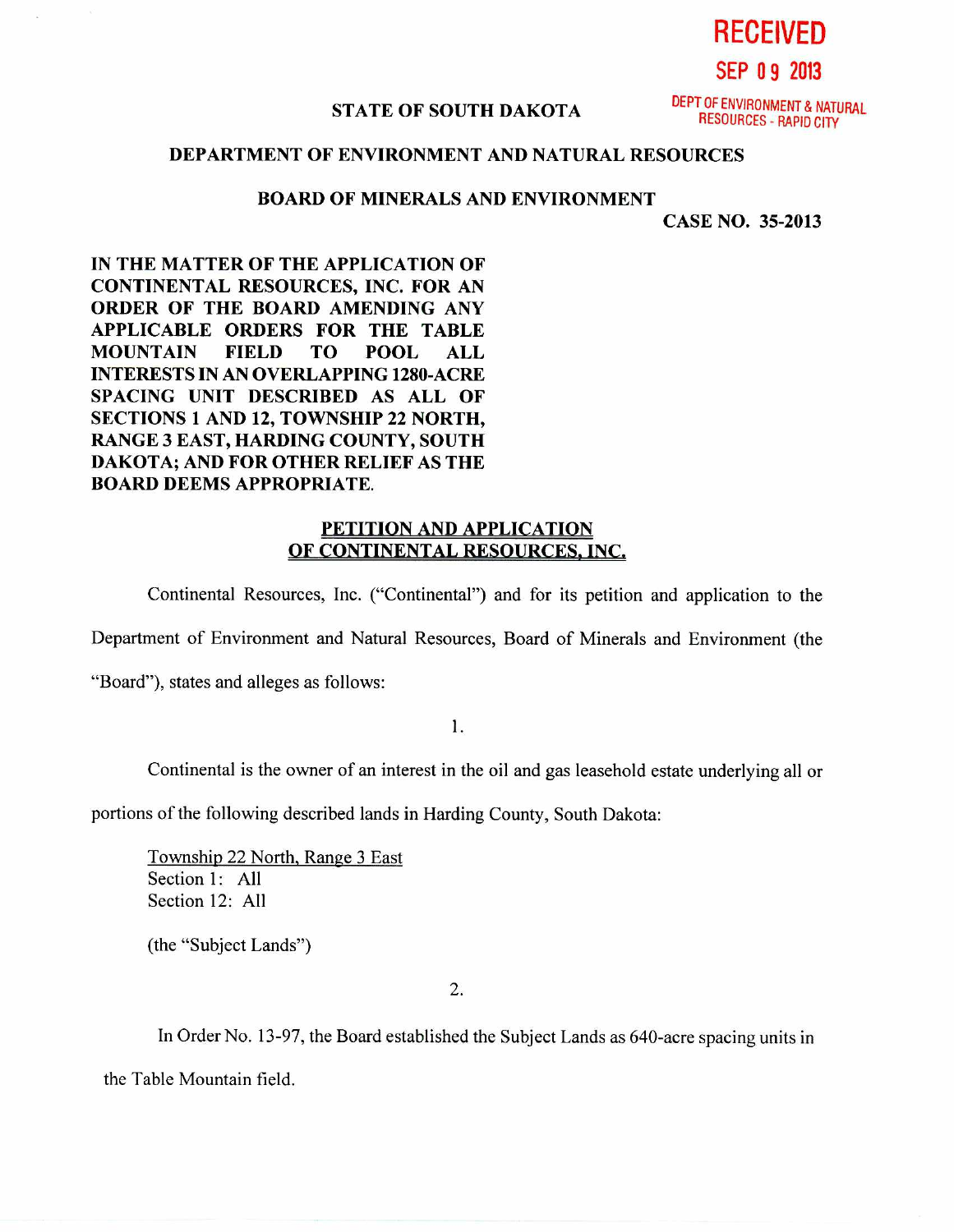That by petition filed by Continental requesting to establish Sections 1 and 12 as a 1280 acre spacing unit, it is anticipated that an order will be issued by the Board establishing said spacing unit in the Table Mountain Field.

4.

That Continental hereby requests the Board authorize Continental to drill, equip and operate the Crossfield 44-12H well as a horizontal well in the "B" Zone of the Red River pool in the Table Mountain Field within the Subject Lands.

5.

That there are both separately owned tracts and separately owned interests in the spacing unit comprised of the Subject Lands.

6.

That a voluntary pooling of the Subject Lands has not been accomplished.

#### 7.

That Section 45-9-31 of the South Dakota Codified Laws provides as follows:

**45-9-31. Order pooling all interests in spacing unit-- Application by interested person--Notice and hearing--Terms and conditions.** In the absence of voluntary pooling, the Board of Minerals and Environment or the secretary, as applicable, upon the application of any interested person, shall enter an order pooling all interests in the spacing unit for the development and operation of the spacing unit, and for the sharing of production from the spacing unit. Each such pooling order shall be made after notice and opportunity for hearing, and shall be upon terms and

 $-2-$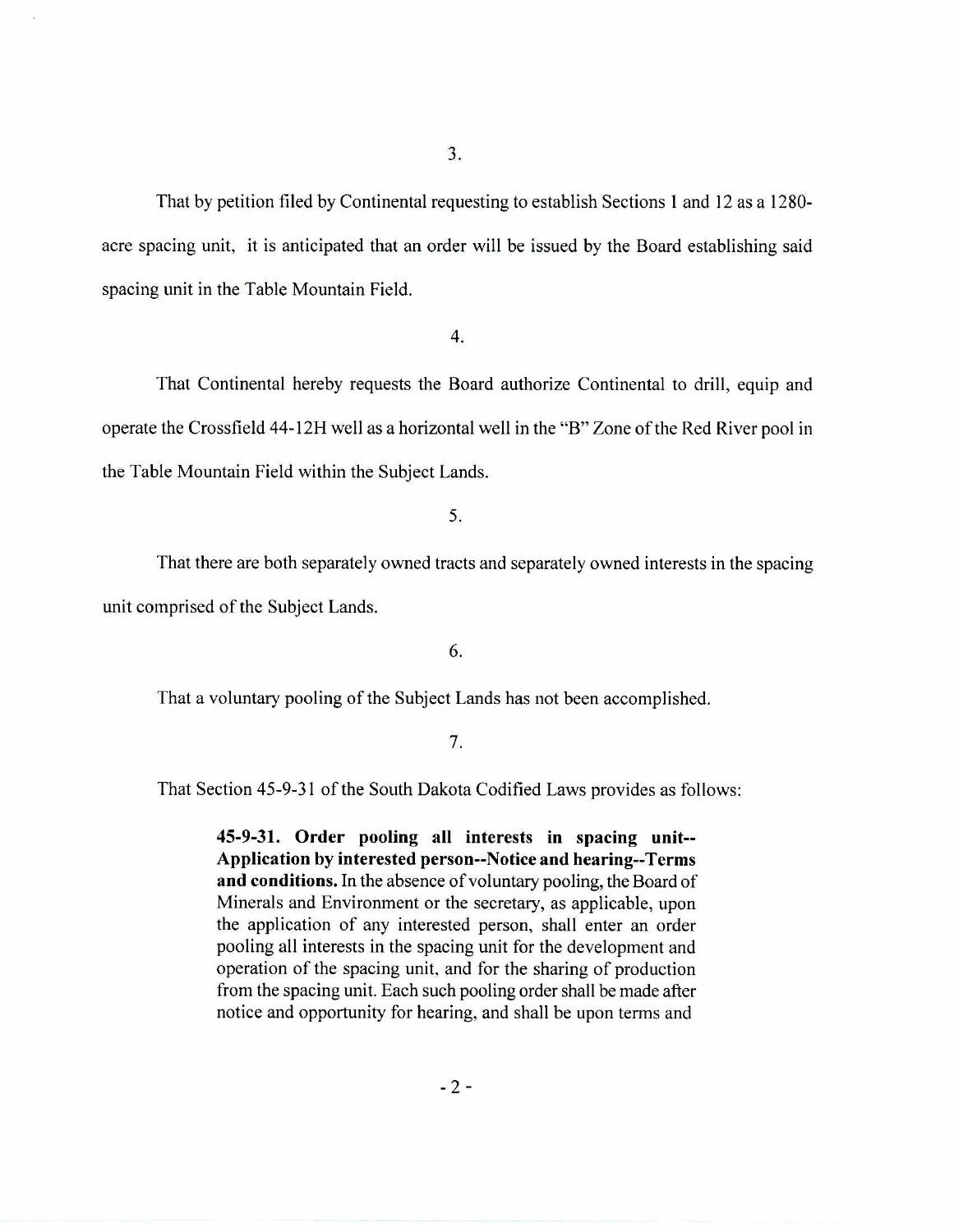conditions that are just and reasonable, and that afford to the owner of each tract or interest in the spacing unit the opportunity to recover or receive without unnecessary expense, his or her just and equitable share.

8.

That Section 45-9-32 of the South Dakota Codified Laws provides as follows:

**45-9-32. Order of Board of Minerals and Environment pooling all interests in spacing unit--Operation of well--Rights of owners to participate--Payment of expenses.** Each such pooling order shall authorize the drilling, equipping, and operation of a well on the spacing unit; shall provide who may drill and operate the well; shall prescribe the time and manner in which all the owners in the spacing unit may elect to participate therein; and shall make provision for payment by all those who elect to participate therein of the reasonable actual cost thereof, plus a reasonable charge for supervision and interest.

9.

Continental respectfully requests that the Board enter an order to pool all interests in an

overlapping 1280-acre spacing unit for the Table Mountain Field described as the Subject Lands.

**10.** 

In Continental's opinion, pooling the Subject Lands will increase the ultimate recovery of

the pool, prevent waste, prevent the drilling of unnecessary wells and protect correlative rights.

WHEREFORE, Continental respectfully requests that notice of this matter be provided as required by South Dakota laws and that thereafter the Board of Minerals and Environment enter its

order granting the relief requested herein.